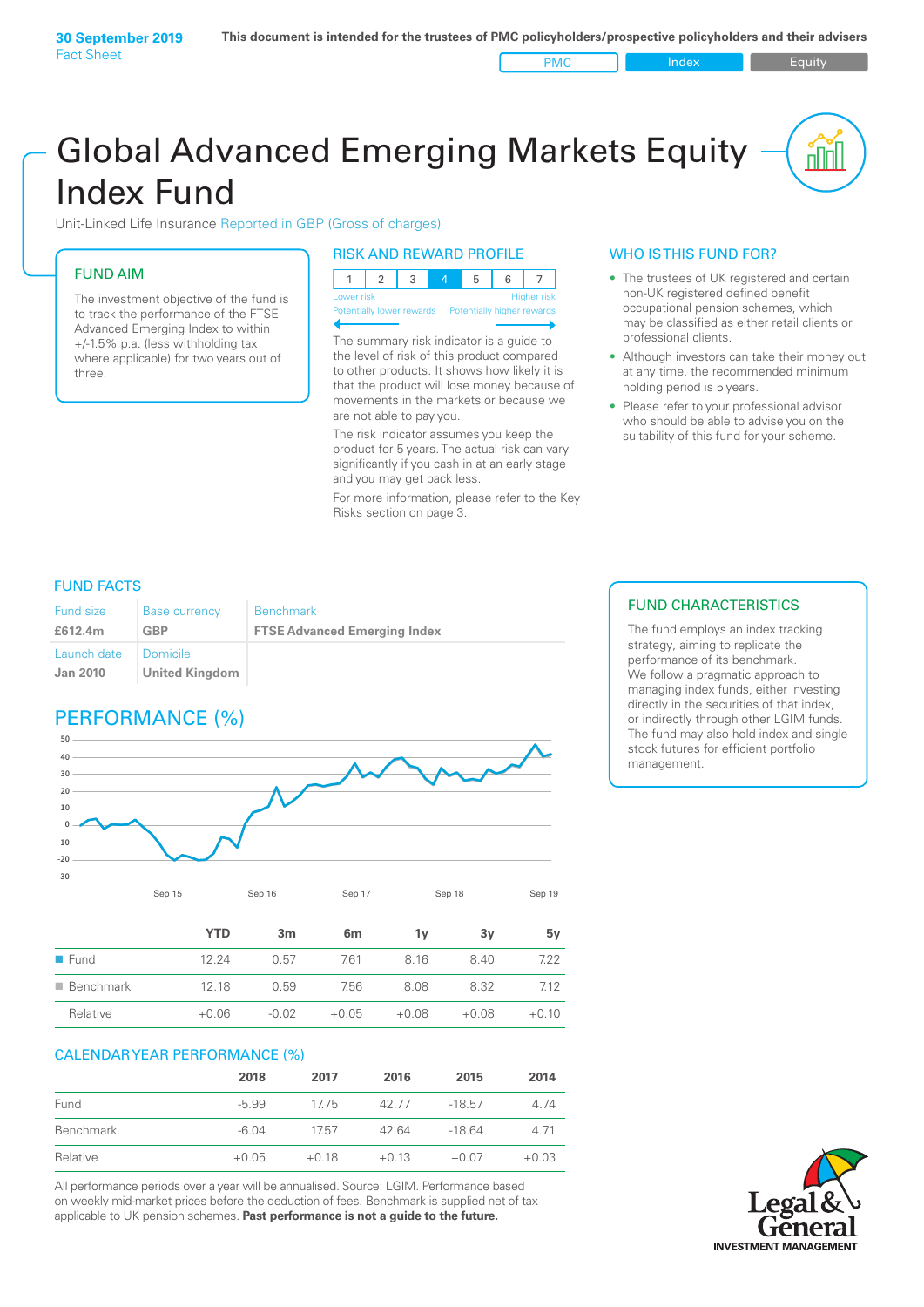### Global Advanced Emerging Markets Equity Index Fund

Unit-Linked Life Insurance Reported in GBP (Gross of charges)

### PORTFOLIO BREAKDOWN

All data source LGIM unless otherwise stated. Totals may not sum due to rounding. In order to minimise transaction costs, the Fund will not always own all the assets that constitute the index and on occasion it will own assets that are not in the index.



#### SECTOR (%)

| $\blacksquare$ Financials         | 28.0 |
|-----------------------------------|------|
| ■ Technology                      | 19.5 |
| ■ Basic Materials                 | 9.5  |
| Industrials                       | 9.2  |
| ■ Consumer Services               | 88   |
| ■ Consumer Goods                  | 84   |
| $\Box$ Oil & Gas                  | 56   |
| $\blacksquare$ Telecommunications | 5.5  |
| $\blacksquare$ Utilities          | 3.3  |
| $\Box$ Other                      | フフ   |
|                                   |      |



| $\blacksquare$ Large     | 822  |
|--------------------------|------|
| $\blacksquare$ Mid       | 17.7 |
| $\blacksquare$ Undefined | 02   |



| 11.3 |
|------|
| 36   |
| 22   |
| 2.1  |
| 1.8  |
| 15   |
| 14   |
| 12   |
| 11   |
| 11   |
|      |

#### COUNTRY (%)

|                           | Taiwan         | 32.8 |
|---------------------------|----------------|------|
|                           | Brazil         | 23.4 |
|                           | South Africa   | 15.1 |
| ⊂                         | Thailand       | 9.5  |
|                           | Mexico         | 7.9  |
| Œ                         | Malaysia       | 7.2  |
| $\overline{\mathsf{C}^*}$ | Turkey         | 1.9  |
| Ê                         | Greece         | 0.9  |
|                           | Hungary        | 0.9  |
|                           | Czech Republic | 0.4  |
|                           |                |      |



The Index Fund Management team comprises 25 fund managers, supported by two analysts. Management oversight is provided by the Global Head of Index Funds. The team has average industry experience of 15 years, of which seven years has been at LGIM, and is focused on achieving the equally important objectives of close tracking and maximising returns.